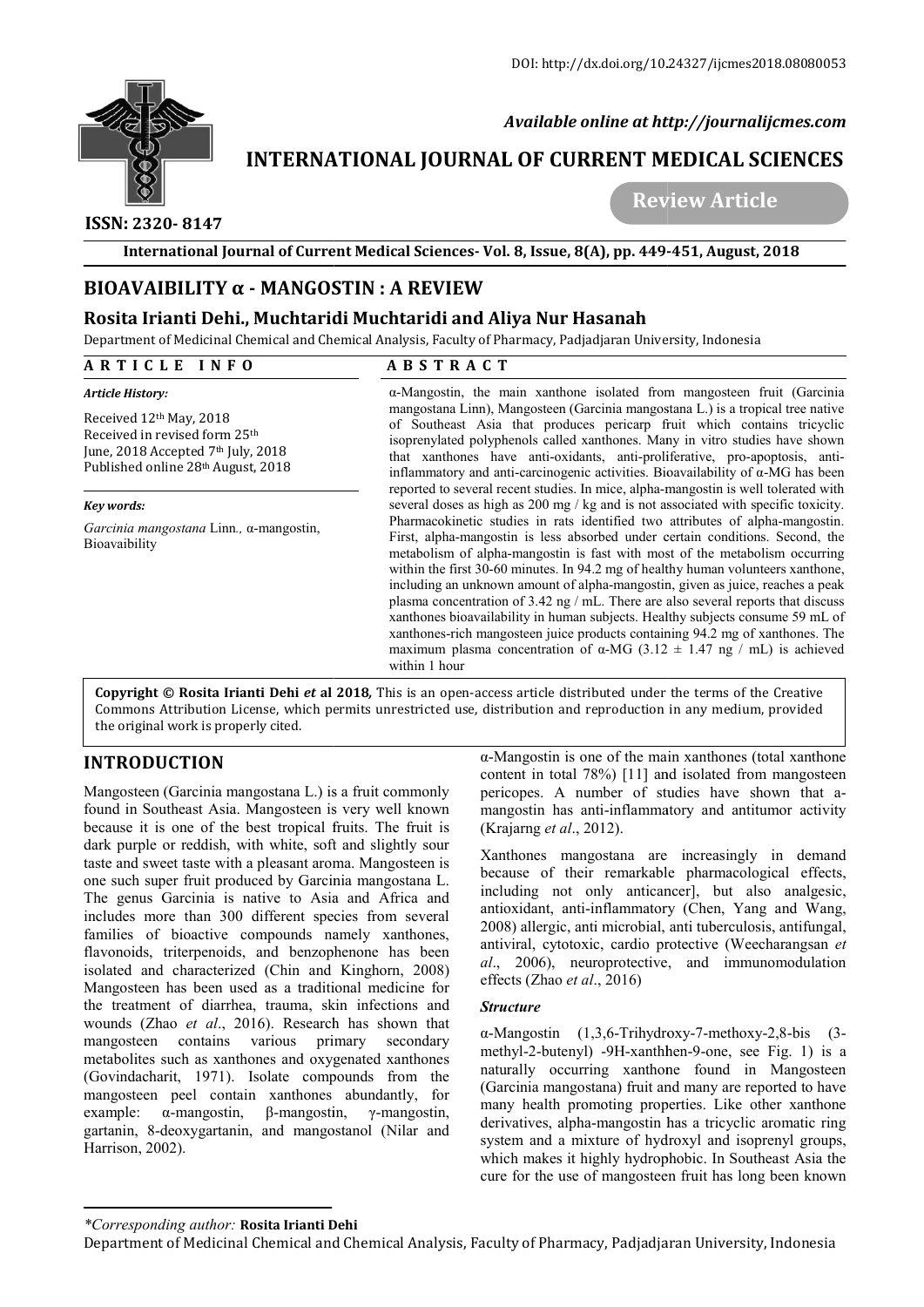for time and has become a popular dietary supplement and juice drink. For this reason, alpha-mangostin has received increasing attention by scientists and consumers for its potential to promote health property (Pedraza-Chaverri *et al*., 2008)



#### *Method Analysis*

α-mangostin represents most of the clinical benefits of this herbal drug, it makes sense and logical to determine the concentration of α-α-mangostin as a chemical marker for quality control of G. mangostana and its products, which is usually the only amount of xanthone-marked material on the label. However, there is little information about determining the quality and quantity of  $\alpha$ -mangostin in mangosteen (Yodhnu, Sirikatitham and Wattanapiromsakul, 2009).

There are recent reports using high pressure liquid chromatography with photodiode array detectors (HPLC-PDA) at 320 nms to detect and measure α-mangostin and five other xanthones from G. mangostana (Ji, Avula and Khan, 2007).

Thus the speed of analysis is suitable for the measurement routine α-mangostin in not only product preparation, but also in the raw extract from G. mangostana. The study described the easy and feasible method for purification of alpha-mangostin from Garcinia mangostana rind, Identification and by TLC, UV-Vis Spectrophotometer and HPLC. The purity of purified abamangostin was confirmed by the standard standard of Alpha-mangostin. Purification and quantification are much more efficient and faster and produce higher compounds Alphamangostin which is the main component (according to the literature) responsible for various beneficial literature) responsible pharmacological activities (Garcinia, 2016)

#### *Bioavaibility α – Mangostin*

Bioavailability of α-MG has been reported on several recent studies with laboratory mice. Previously it was reported that injections of α-MG (2 mg / kg) in mice were slowly removed from the blood and quickly distributed to tissues with a maximum concentration of 17.9 μg / mL. Oral bioavailability given  $\alpha$ -MG (20 mg / kg dose) dissolved in an aqueous solution containing 2% ethanol and 2% Tween 80 is estimated to be only 0.4% (Li *et al*., 2011). Maximum plasma concentration  $(4.8 \mu g / mL)$  is achieved in 63 minutes (Gutierrez-Orozco and Failla, 2013).

In mice, alpha-mangostin is well tolerated with several doses as high as 200 mg / kg and is not associated with specific toxicity. Pharmacokinetic studies in rats identified two attributes of alpha-mangostin (Ramaiya *et al*., 2012). First, alpha-mangostin is less absorbed under certain conditions. Second, the metabolism of alpha-mangostin is fast with most of the metabolism occurring within the first 30-60 minutes. In healthy human volunteers 94.2 mg xanthone, including an unknown amount of alphamangostin, is given as juice, reaching a peak plasma concentration of 3.42 ng / mL (Udani *et al*., 2009). It is important to note that alpha-mangostin is well tolerated without serious adverse effects.

There are also several reports that discuss xanthones bioavailability in human subjects. Healthy subjects consume 59 mL of xanthones-rich mangosteen juice products containing 94.2 mg of xanthones. Maximum plasma concentration of α-MG (3.12  $\pm$  1.47 ng / mL) is achieved within 1 hour (Gutierrez-Orozco and Failla, 2013).

This study was limited by the fact that plasma samples were only collected for 6 hours after ingestion of mangosteen products and xanthone metabolites were not considered in the analysis. Plasma antioxidant capacity as measured by oxygen radical absorption capacity, ORAC, in this subject increased by 18% after consumption of mangosteen products compared to subjects swallowing a placebo product. However, the contribution to α-MG to the increase in ORAC valued is unknown because the drink also contains green tea, aloe vera, and supplements including minerals, and vitamins A, B, C, D and E (Ondo *et al*., 2009).

In more recent human studies, xanthones from 100% mangosteen fruit juice (containing pericarp fluid and particles) were found to be absorbed and partly conjugated by healthy adults who took a single dose (60 mL) of mangosteen juice (containing 130 mg of xanthones) with high fat. Both free and glucuronidated / sulfate xanthones (α- and γ-MG, garcinones D and E, 8-deoxygatanin and gartanin) are detected in serum and urine. Maximum variability in the concentration of  $\alpha$ -MG in serum (113  $\pm$ ) 107 nmol / L), as well as in time to maximum concentration (3.7  $\pm$  2.4 hours), was recorded for 10 subjects. Urinary excretion of xanthones is obtained 2% of the dose taken (Chitchumroonchokchai *et al*., 2012). Xanthones still present in plasma 24 hours after consumption of juice indicated slow a turnover as reported on mice after oral administration (Ramaiya *et al*., 2012).

### **CONCLUSION**

Research on  $\alpha$ -mangostin has been reported as follows: anti-inflammatory response, bioaccessibility, biotransformation and metabolic methods. However, in fact, α-mangostin has limited bioavailability (Bumrungpert *et al*., 2009). This is one of the most abundant prenylations of xanton present in mangosteen and has been reported to have a lot of bioactivity, providing it to use mangosteen products as nutraceuticals, functional foods and dietary supplements. Therefore, an effective method of increasing the bioavailability of  $\alpha$ mangostin is needed for further development and utilization.